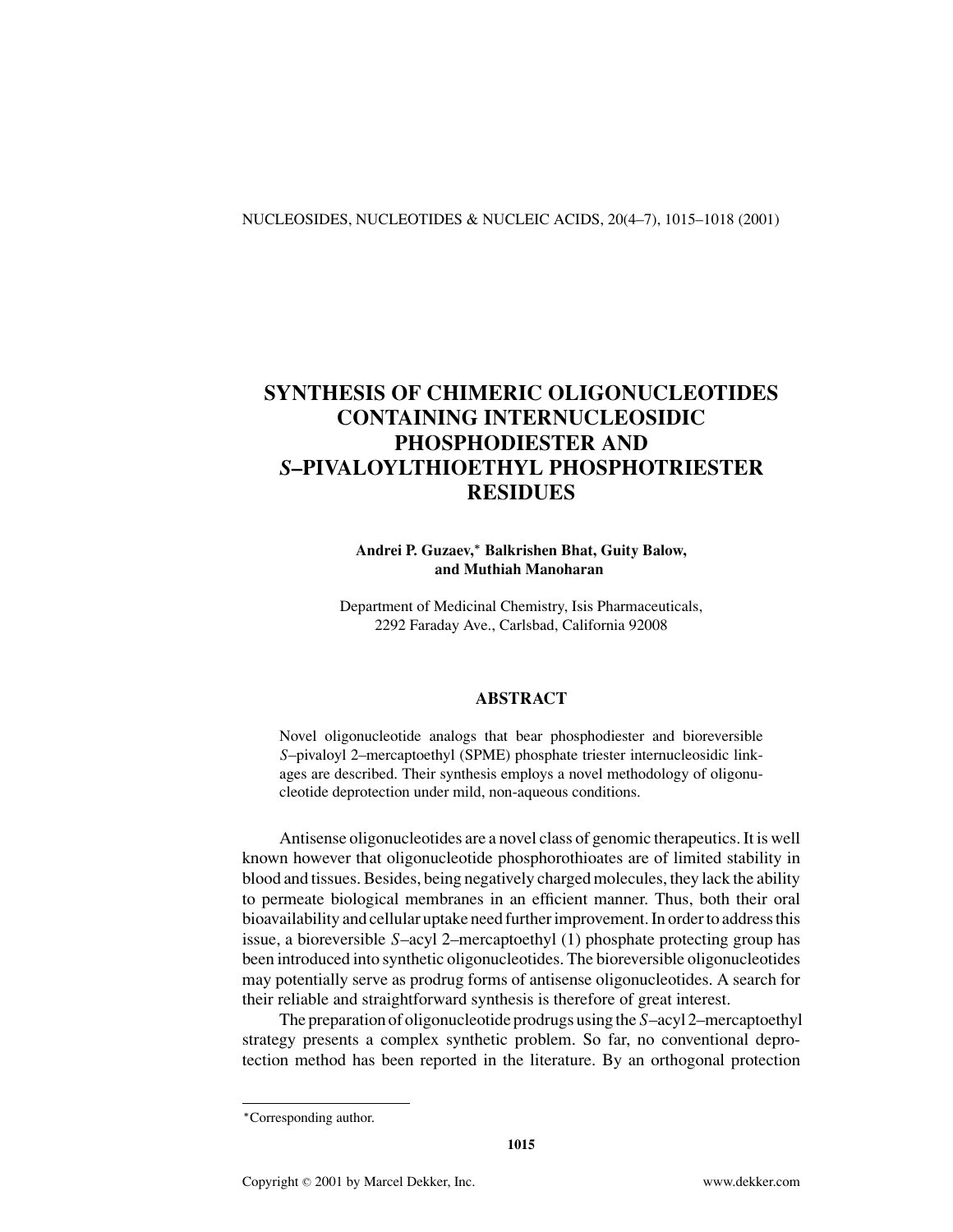

**Figure 1.** Structures of 2-cyanoethyl phosphoramidites and solid supports.

strategy, preparation of short *S*–pivaloyl 2–mercaptoethyl (SPME) protected oligonucleotides has recently been achieved using photolabile nucleic base protecting groups and solid support (2). However, fully modified SPME oligonucleotides are poorly soluble in water (3) and therefore can hardly be considered as drug candidates.

We reported previously synthesis of a phosphoramidite building block 8 (4) (Fig. 2) and oligothymidylates bearing both SPME and phosphodiester linkages (5). In this communication, we report a novel strategy of oligonucleotide deprotection under mild, non-aqueous conditions. The strategy allows one to deprotect nucleic bases and the backbone while SPME phosphotriester groups are kept intact.

Previously we observed that the SPME group was almost indefinitely stable towards 1 M piperidine in MeCN and of a limited stability towards 0.01 M  $K_2CO_3$  in MeOH (23). With this information in hand, we synthesized a number of model oligonucleotides using phosphoramidites **1**–**3** and solid supports **6**–**8** (Fig. 1) and studied their deprotection. We found that phenoxyacetyl (PAC) protection of deoxycytosine and deoxyadenosine residues was removed under conditions compatible with the SPME group. In contrast, removal of the PAC protection from



*Figure 2.* Synthesis of phosphoramidite building blocks **17**–**21**.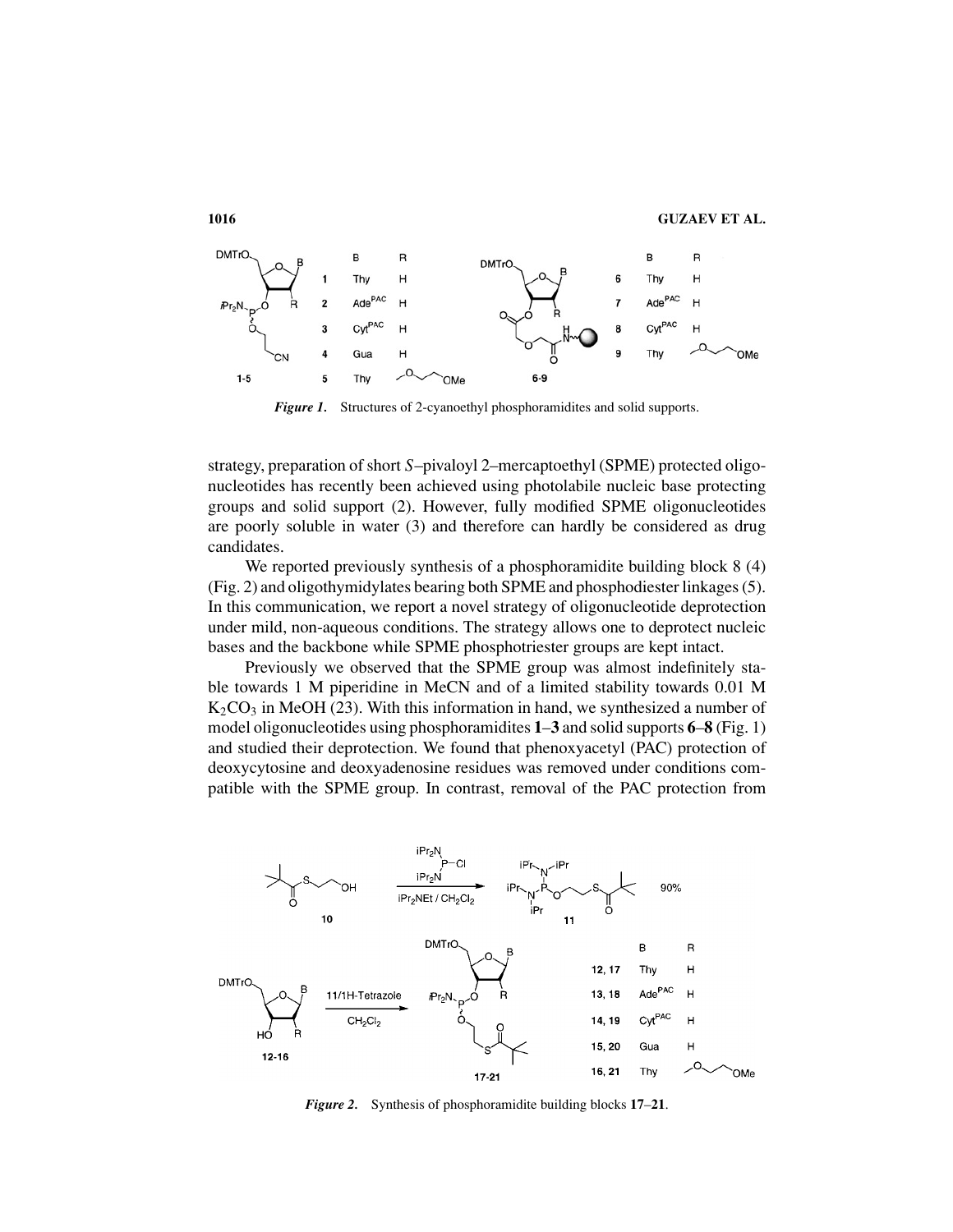### **SYNTHESIS OF CHIMERIC OLIGONUCLEOTIDES 1017**

deoxyguanosine residue required an unacceptably long treatment with the solution of piperidine (48 h).

This data prompted us to use *N*–unprotected 2–cyanoethyl deoxyguanosine phosphoramidite **4** synthesized as reported earlier (6). In accordance with the previous observations, the use of **4** within the standard protocol of the DNA synthesis demonstrated no deterioration of coupling yields or the purity of synthetic ligonucleotides (6,7).

Having set the deprotection conditions, we synthesized SPME protected nucleoside phosphoramidites **17**–**21** and evaluated their use in preparation of chimeric oligonucleotides. First, **10** was converted to a bisamidite **11**, which was isolated on a silica gel column as a colorless oil in 90% yield and more than 98% purity  $(^{31}P$  NMR). Nucleosides 12–16 were treated with 11 in the presence of 1*H*– tetrazole to give **17**–**21** (Fig. 2). These were isolated by column chromatography in 75–95% yield and characterized. The phosphoramidites **17**–**21** were stable compounds whose shelf life exceeded 2 years. Previously we reported that the half-life of disappearance of **17** in 80% aqueous MeCN was 58 h, which indicated its high hydrolytic stability (4).

Oligonucleotides **22**–**27** (Table) were assembled using phosphoramidite building blocks **1**–**5** and **17**–**21** and solid supports **6**–**9**. For deprotection, a three-step procedure was developed. Solid support-bound oligonucleotides were treated first with 1 M piperidine in MeCN for 8 h and then extensively washed with dioxane. On the second step, the synthetic columns were replaced on the instrument, and the standard detritylation subroutine was carried out. Finally, oligonucleotide material was released from the support with  $0.01$  M  $K_2CO_3$  in MeOH for 80 min, and the solution was neutralized with glacial AcOH. The obtained mixtures consisted of chimeric oligonucleotides **22**–**24** along with products of methanolysis of the SPME group. With oligothymidylates, the extent of methanolysis was minimal (*ca*. 2% per SPME group). In other cases it depended on the base composition of an oligonucleotide and varied between 2 and 10%.

*Table.* Chimeric Oligonucleotides **22**–**27** Containing SPME Phosphotriester Groups<sup>a</sup>

| Compound | Sequence $(5' \rightarrow 3')$             | <b>Backbone</b> |
|----------|--------------------------------------------|-----------------|
| 22       | $TTT$ $T_{13}$ $TTT$ $T$                   | $P = S$         |
| 23       | $T^*T^*T^*$ $T_{13}$ $T^*T^*T^*$ $T^*$ $b$ | $P = S$         |
| 24       | CCCCCAA $T$ T <sub>10</sub>                | $P = S$         |
| 25       | CC CCCACCACTTCCCCT CT C                    | $P = S$         |
| 26       | <i>CCC</i> CCACCACTTCCCC <i>TCT</i> C      | $P = S$         |
| 27       | AG CTTCTTTGCACATGT AA A                    | $P = S$         |
|          |                                            |                 |

a. Nucleotide residues bearing SPME group at the 3'-phosphate are italicized;

**b**. T<sup>\*</sup> stands for 2'–O–(2–methoxyethyl)–5–methyluridine residue.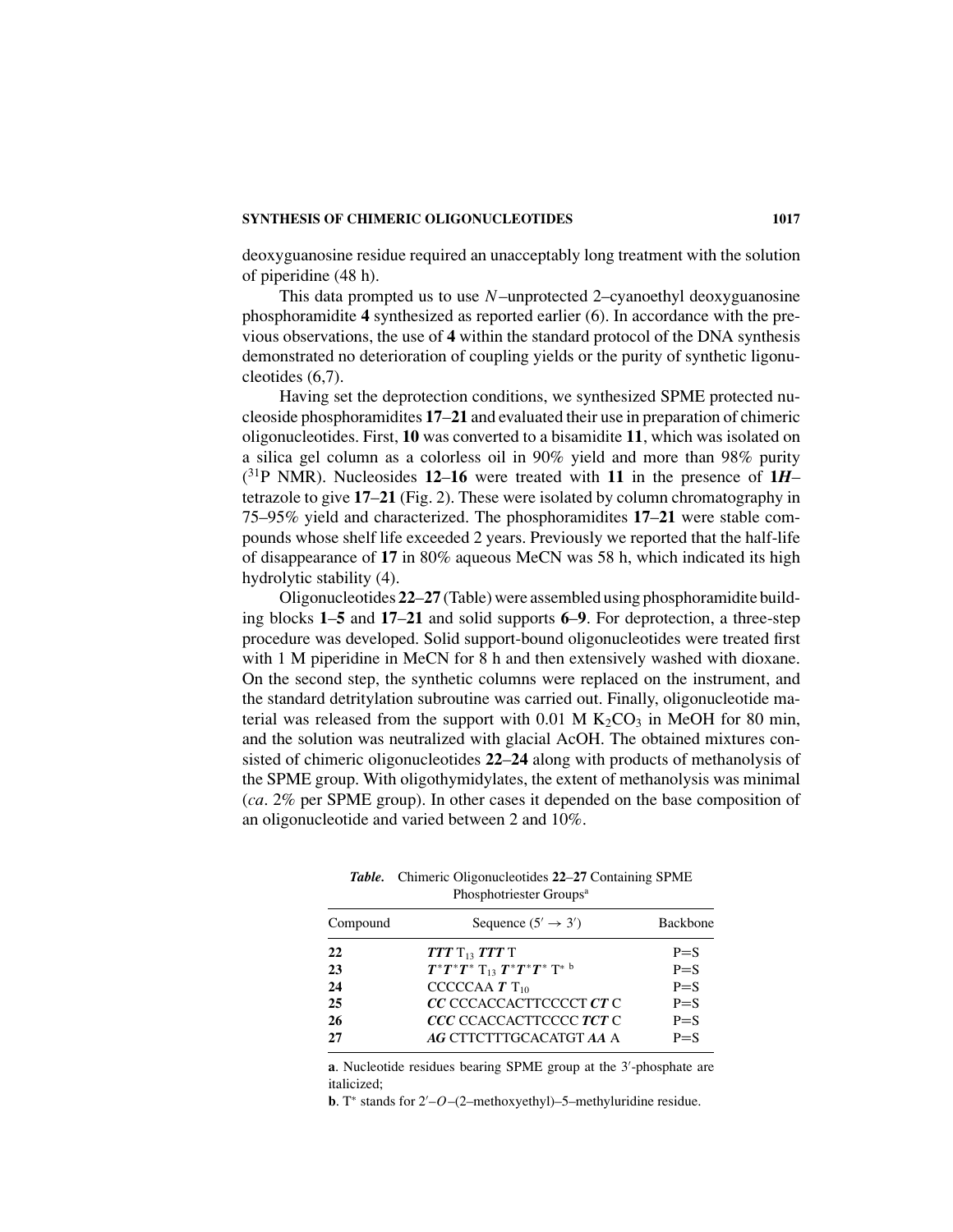In conclusion, the present methodology of mild, non-aqueous oligonucleotide deprotection allows straightforward preparation of potential prodrug oligonucleotides bearing a desired number of the SPME phosphotriester moieties and, potentially, other types of base-labile oligonucleotides.

# **REFERENCES**

- 1. (a) Vives, E.; Dell Aquila, C.; Bologna, J.-C.; Morvan, F.; Rayner, B.; Imbach, J.-L. *Nucleic Acids Res*. **1999**, *27*, 4071–4076; (b) Tosquellas, G.; Alvarez, K.; Dell'Aquila, K.; Morvan, F.; Vasseur, J.-J.; Imbach, J.-L.; Rayner, B. *Nucleic Acids Res*. **1998**, *26*, 2069–2074.
- 2. Alvarez, K.; Vasseur, J.-J.; Beltran, T.; Imbach, J.-L. *J. Org. Chem*. **1999**, *64*, 6319– 6328.
- 3. Tosquellas, G.; Bologna, J. C.; Morvan, F.; Rayner, B.; Imbach, J.-L. *Bioorg. Med. Chem. Lett*. **1998**, *8*, 2913–2918.
- 4. Guzaev, A.; Boyode, B.; Balow, G.; Tivel, K. L.; Manoharan, M. *Bioorg. Med. Chem. Lett*., **1998**, *8*, 1123–1126.
- 5. Guzaev, A.; Balow, G.; Manoharan, M. *Nucleosides* & *Nucleotides*, **1999**, *18*, 1391– 1392.
- 6. Hayakawa, Y.; Kataoka, M. *J. Am. Chem. Soc*., **1998**, *120*, 12395–12401.
- 7. Gryasnov, S. M.; Letsinger, R. L. *Nucleic Acids Res*., **1992**, *20*, 1879–1882.